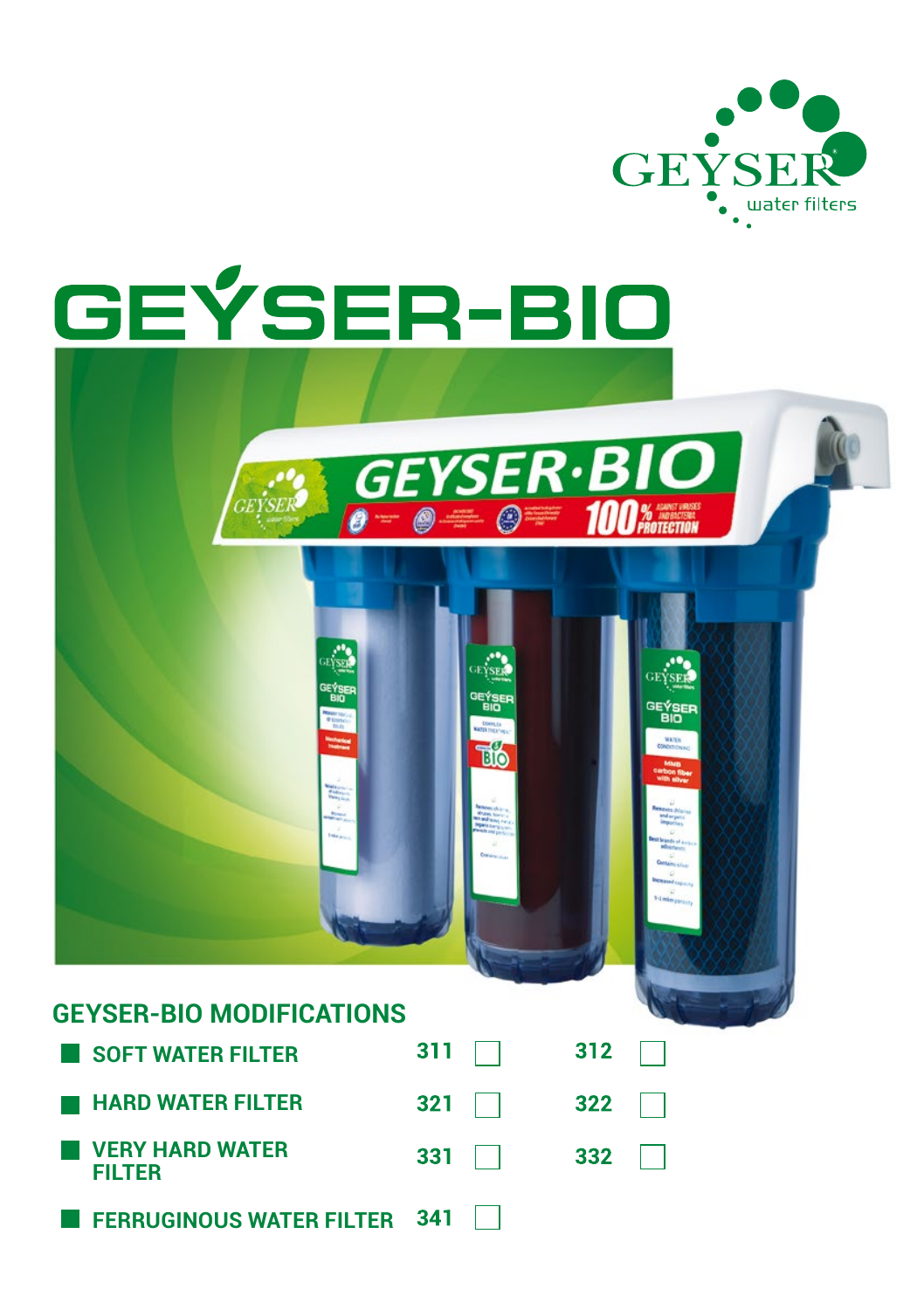### **Thank you for buying the Geyser water filter!**

Our developments and technologies make it possible to ensure the excellent water quality in your house.

This manual describes all of the functions and installation procedure of the Geyser water filtering system. Please carefully read and keep it for future use.

The water filter kit includes all parts required for immediate use after installation.

# **Table of Contents:**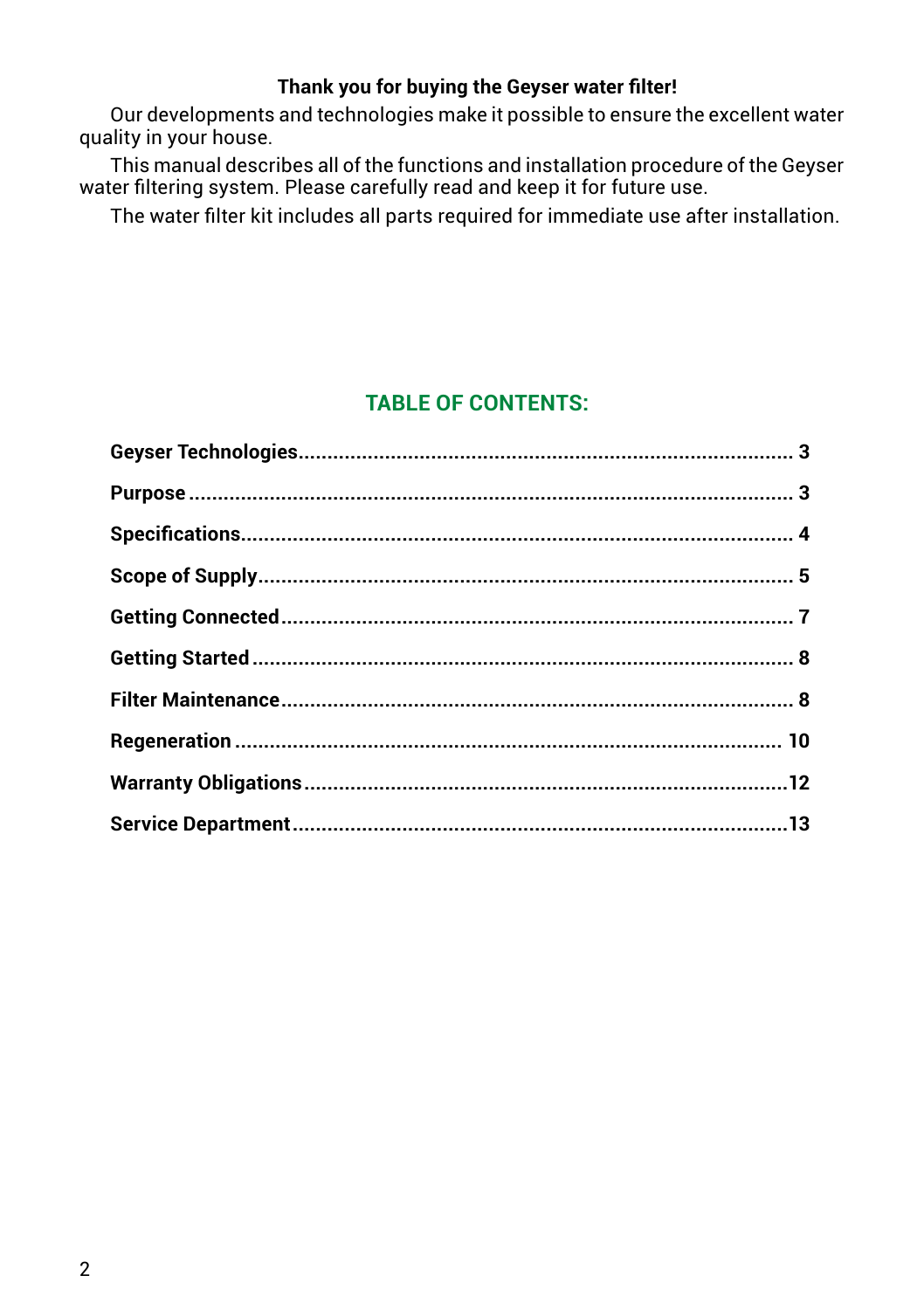#### **purpose**

Filters of Geyser Bio series incorporate all the known water purification methods: mechanical filtration, ion exchange, sorption, iron removal and disinfection. The quasisoftening effect typical of the Aragon material makes the water not only clean and safe but also tasty and healthy.

Geyser BIO water filters are distinguished by the logic and thoughtful nature of each phase of purification, which results in the fact that the long lifetime and stable purification efficiency is guaranteed for the entire system throughout the service life.

A series of Slim Line 10" cartridges ideally selected for each water natural type treated by Geyser BIO filters allows removal of chlorine, iron (deironing), hardness salts (softening), heavy metals, bacteria and viruses.

Due to the unique Aragon Bio cartridge, the Geyser Bio water filter is capable of protecting you against contamination of any class while maintaining the natural composition of micro-elements in soft water, and of softening and making healthier hard water.

The Aragon Bio cartridge is reliable in removing not only harmful impurities but also bacteria and viruses from water (Patent No. 2506232).

You can drink the water purified with Geyser Bio filters without boiling it.

This is confirmed by Test Reports 10/12 , 11/12 dated 10.12.2012 by the Fire Test Laboratory for Emergency Forecast and Prevention No. 164 of the Emergency Situations Ministry, as well as by:

- Sysin Research Institute (Moscow),
- Research Institute of Influenza (St. Petersburg),
- Universita di Ferrara (Italy),
- Institut Paster (France).

Advantages of unique Aragon material (Patent No. 2203721):

- Highly efficient removal of impurities (hardness salts, iron, heavy metals, radionuclides, chlorine, etc.).
- Active silver in the wash-fast form suppresses the growth of filtered bacteria.
- Selfindication of lifetime: scale formation or reduction in water head indicate the need for cartridge replacement.
- Release prevention: all the filtered impurities are permanently trapped in the labyrinth structure of the cartridge.
- Quasisoftening: while being filtered through the Aragon cartridge, water is saturated with beneficent calcium - Aragonite (heart disease prevention). When boiling, purified water forms no scale on heating elements.

| Model | <b>First stage</b>      | Second stage       | <b>Third stage</b> | <b>Body</b> | <b>Application</b> |
|-------|-------------------------|--------------------|--------------------|-------------|--------------------|
| 311   | sediment-<br>protection | Aragon S-BIO+V(Ca) | CBC Ag/MMB         | white       | soft water         |
| 312   | sediment-<br>protection | Aragon S-BIO+V(Ca) | CBC Aq/MMB         | transparent | soft water         |
| 321   | sediment-<br>protection | Aragon 2-BIO       | CBC Ag/MMB         | white       | hard water         |
| 322   | sediment-<br>protection | Aragon 2-BIO       | CBC Ag/MMB         | transparent | hard water         |
| 331   | Aragon 2-BIO            | BS                 | CBC Ag/MMB         | white       | very hard water    |
| 332   | Aragon 2-BIO            | <b>BS</b>          | CBC Ag/MMB         | transparent | very hard water    |
| 341   | BA                      | Aragon H-BIO       | CBC Aq/MMB         | white       | ferruginous water  |

# **Geyser Bio package contents**

# **filtering materials and cartridges used**

**Mechanical sediment-protection cartridge** (EFМ, PFМ, PP) made of polypropylene removes dirt, suspended matter and insoluble impurities from water.

**Aragon S-BIO** retains beneficent calcium in soft water.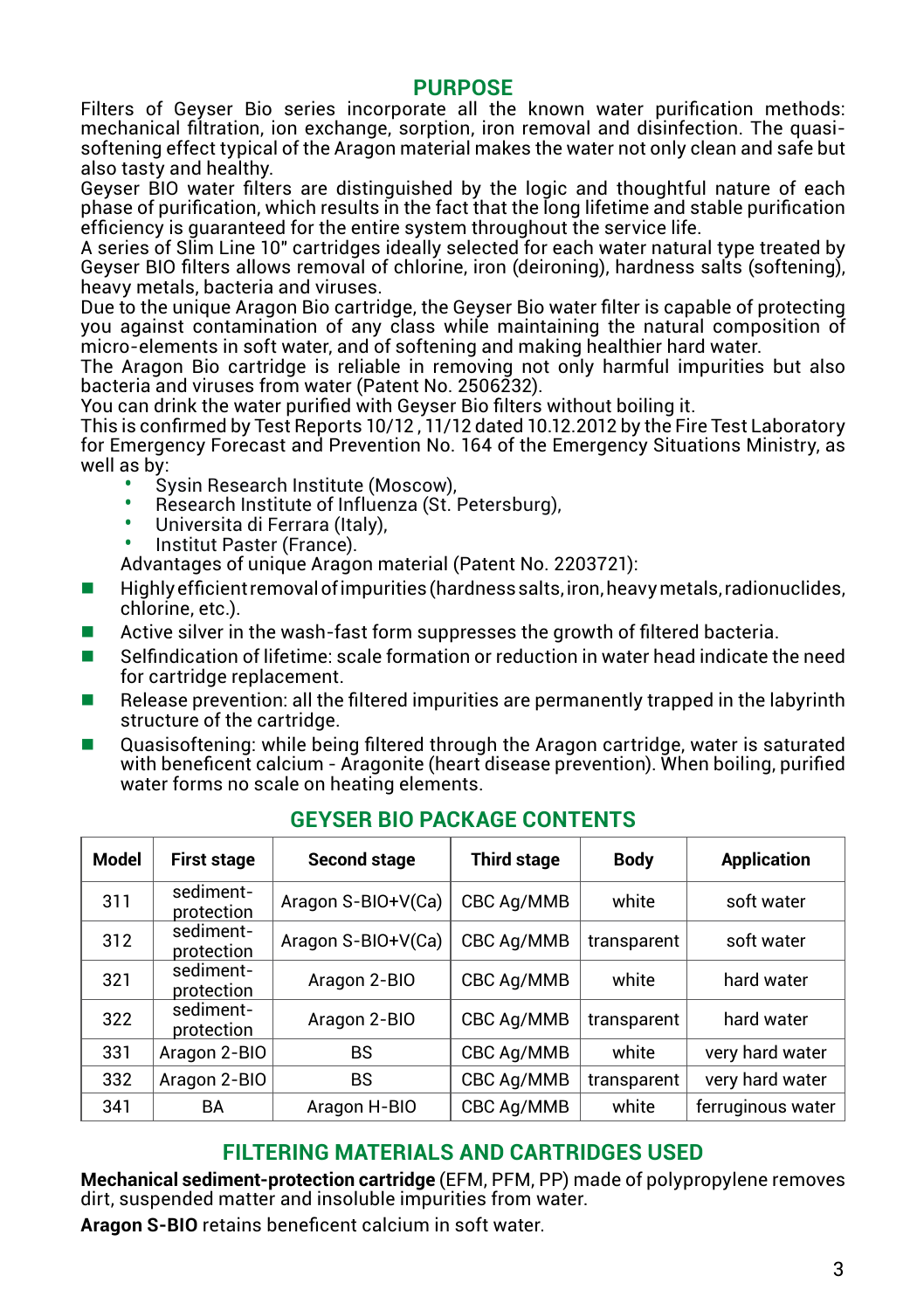**Aragon 2-BIO** has an increased lifetime in removal of hardness salts.

**Aragon H-BIO:** hardness decrease, removal of heavy metals.

Geyser Bio 311 and 312 Models have a V(Ca) dispenser additionally installed inside their **Aragon S Bio** cartridge to enrich water with beneficent micro-elements.

**CBC Ag** is a cartridge made of coconut activated carbon briquette (carbon-block), which efficiently removes organic and chloro-organic compounds, free chlorine, unpleasant odor, improves organoleptic properties of water. Silver contained in the cartridge provides the bacteriostatic effect throughout the service life.

**ММB** is a cartridge made of high-quality carbon fiber, which efficiently removes organic and chloro-organic compounds, free chlorine, unpleasant odor and foreign taste. Silver added in the filtering material provides the bacteriostatic effect throughout the service life.

The **BS** cartridge removes excess of hardness salts from water. Ion-exchange resin of food grade is used as filtering medium. It is used in very hard water filters Geyser Bio 331 and 332.

The **BA** cartridge removes dissolved iron and other metal compounds from water by the catalytic oxidation methods. A natural material of calcite is used as a filter bed. It is used in ferruginous water filters Geyser Bio 341.

# **EFFICIENCY IN REMOVAL OF PRINCIPAL IMPURITIES**

| Suspended impurities (rust, sand, algae, other particles) over 0.1 um      |           |  |
|----------------------------------------------------------------------------|-----------|--|
| Heavy and radioactive metals (lead, cadmium, copper, strontium-90, cesium) | up to 99% |  |
| Active chlorine                                                            | 100%      |  |
| Organic compounds                                                          | up to 92% |  |
| Hardness salts                                                             | up to 85% |  |
| Microorganisms and coliform bacillus                                       | 99.0%     |  |
| Hepatitis A virus, rotaviruses and noroviruses                             | 99,0%     |  |

# **MEAN SERVICE LIFE AND LIFETIME OF CARTRIDGES**

| Cartridge                                 | Service life*, months | Lifetime*, years |
|-------------------------------------------|-----------------------|------------------|
| PFM, EFM, PP                              | 12                    | up to 7,000      |
| Aragon H-BIO/Aragon S-BIO<br>Aragon 2-BIO | 12                    | up to 7,000      |
| <b>MMB</b>                                | 18                    | up to 10,000     |
| CBC Aq                                    | 12                    | up to 10,000     |
| BA**                                      | $6 - 8$               | up to 2,000      |
| $BS***$                                   | 12                    | up to 4,000      |

\* depends on degree of source water contamination

\*\* for the iron content in water up to 1 mg/l with account of regeneration

\*\*\* for the hardness up to 3 mg-eg/l with account of regeneration

# **SPECIFICATIONS**

| Overall dimensions of the water purifier body assembly (max.), mm        | 380x310x140           |
|--------------------------------------------------------------------------|-----------------------|
| Recommended filtration rate (max.)                                       | $3$ $l/min$           |
| Maximum operating pressure                                               | 7 atm                 |
| Regularity of BS cartridge regeneration (at the hardness of 6-4 mg-eq/l) | $200 - 4001$          |
| Temperature of water to be filtered                                      | $+4.1 + 40^{\circ}$ C |
| Weight without package (max.)                                            | 6.5 kg                |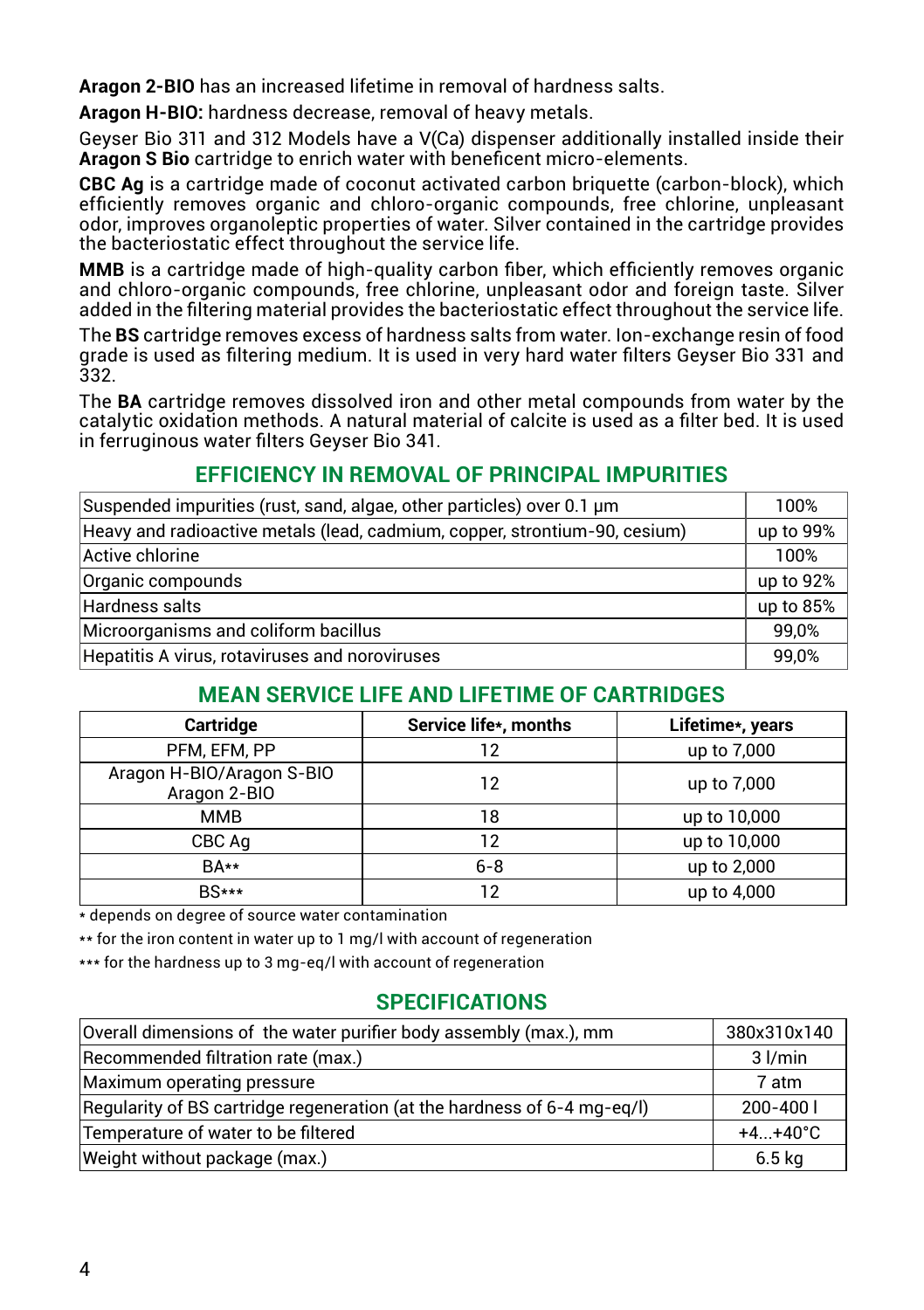# **SCOPE OF SUPPLY\***



# **GETTING CONNECTED**

Only qualified technician or a manufacturer's representative shall be permitted to connection! In case of do-it-yourself connection, strictly follow these instructions.

Do not disassemble factory connections without manufacturer's recommendation.

**Attention!** All filter bodies have passed the tightness test under high-pressure. To prevent it from being cracked, always keep the Aragon cartridge in wet conditions. In case of breaks longer than 1 month in using the filter, make sure that water is always left in the filter body.

**Attention!** If the pressure exceeds 6 atm in the system, install a pressure reducer upstream of the filter.

Before beginning the work, cut off the cold water supply to the connection point and depressurize by opening any faucet located downstream of the water cut-off point.

Before the installation, make sure that the filter flasks are securely tightened (if required, tighten up) and make the connection according to the instructions.

**Attention!** The position of the vertical sticker strictly in the middle of the filter front side does not guarantee the connection tightness. The sticker position may change when the threaded connection of the flask is tightened.

\* The appearance of the product may differ from image on packaging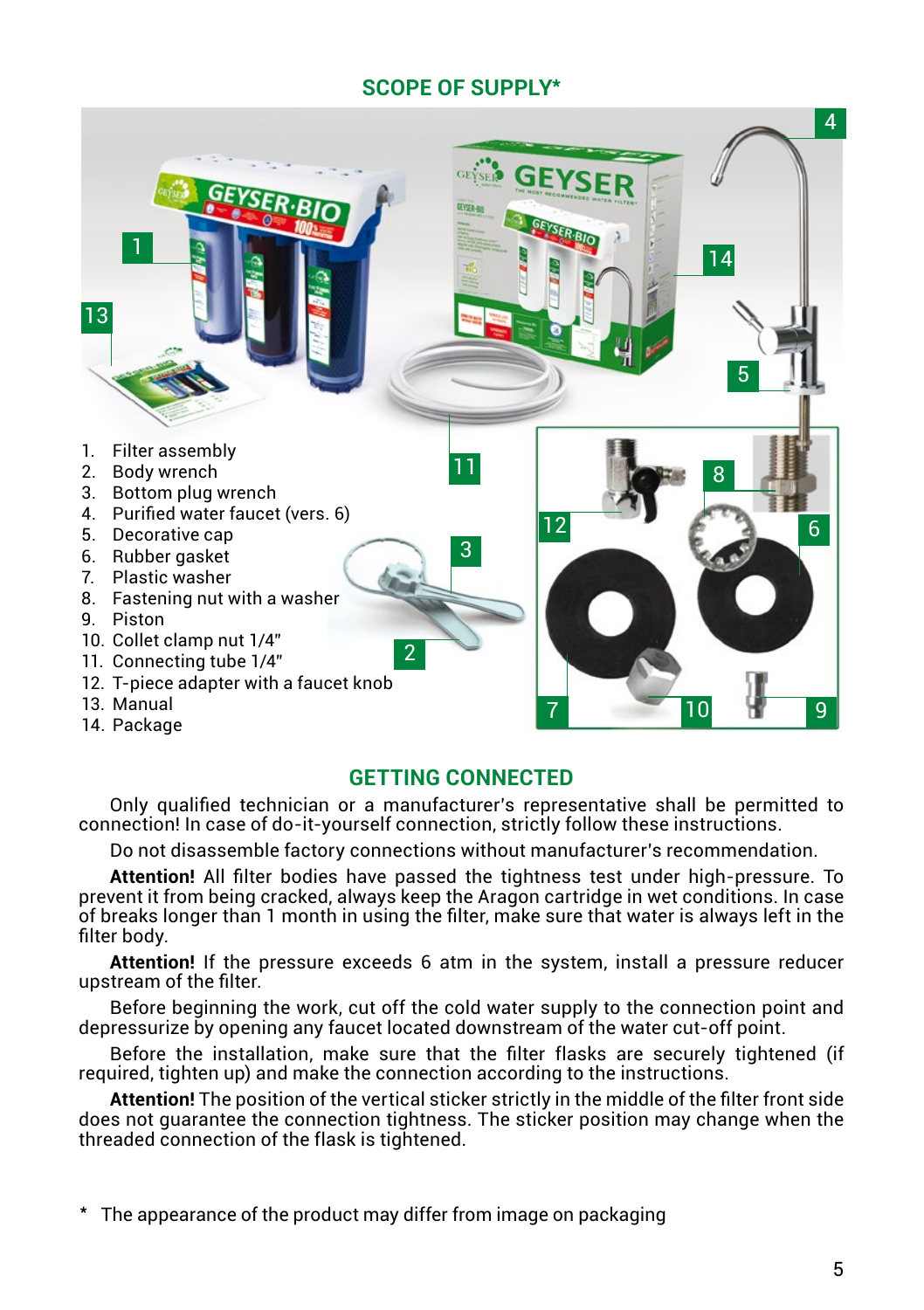# **CONNECTION DIAGRAM**



- 1 Bracket
- 2 Adapter 1/2" x 1/4"
- O-ring
- Cartridge cases
- T-piece adapter with a faucet knob
- Connecting tube 1/4"
- Cartridges
- 8 Caps of cartridge cases
- 9 Collet clamp nut 1/4"
- Faucet
- 11 Decorative cup
- 12 Rubber gasket
- 13 Plastic washer
- 14 Fastening nut with a washer
- 15 Piston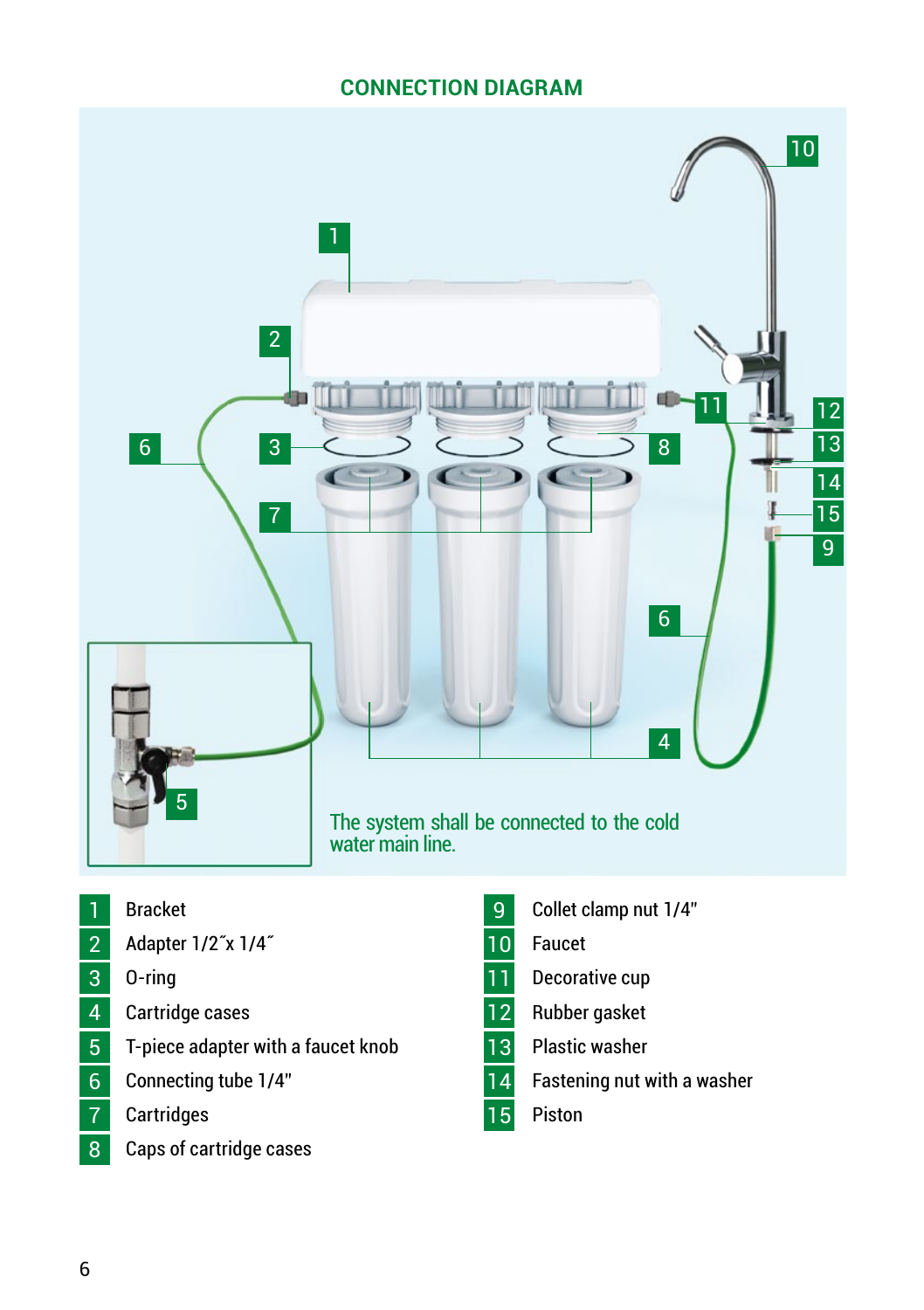# **CONNECTION PROCEDURE**

The system shall be connected to the cold water main line. Remove the filter from its package. Remove the transportation plugs. Press a tip of a screwdriver against the plastic ring in the connection and remove the plug without applying force (Fig. 1).

Cut the tube of the connection kit into 2 pieces and connect each one to the filter inlet and outlet.

**Attention!** Inlet - the first stage. Outlet - the third stage. Install the filter in the convenient place for use.



# **CONNECTION TO THE WATER PIPELINE**

1. Install the T-piece adapter (А) into the cold water mains sealing the connections (Fig. 1).

2. Insert the plastic tube into the nut (В) (Fig. 2). Insert the tube into the ball valve fitting as far as it will go and tightly screw the nut (Fig. 3).



# **CONNECTION OF THE PURIFIED WATER FAUCET**

Drill a 12 mm hole in the sink.

Assemble the faucet as follows:

- 1. Faucet
- 2. Decorative cup
- 3. Rubber gasket
- 4. Plastic washer
- 5. Rubber washer
- 6. Metal washer

Secure the faucet on the sink. Pass through the blue-color tube into the nut (Е) (Fig. 1). Insert the piston (F) inside the tube as far as it will go. Put the plastic stop ring (H) onto the tube end (Fig. 2). Screw the nut onto the threaded faucet rod (Fig. 3).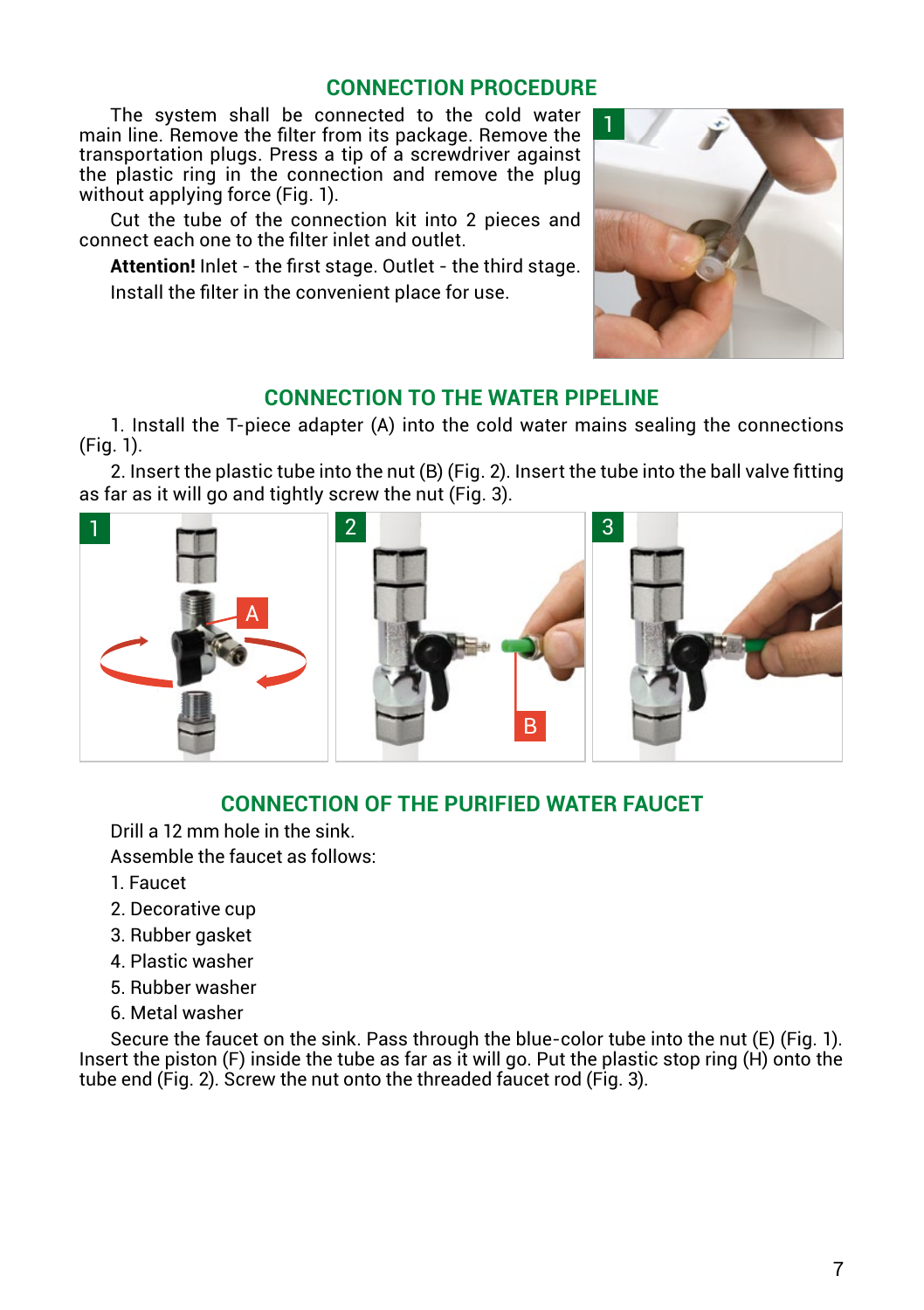

#### **GETTING STARTED**

**Before using the filter, flush it for 2-5 minutes.** The filter should be also flushed after replacement of cartridges and after long (more than 5 days) breaks in use.

**After a new filter is installed or cartridges are replaced, the air still remains in the system. It results in excessive aeration of water (visually, water may be of milk-white color). As the filter is operating, the air will be leaving the system and the purified water will become clear.**

#### **FILTER MAINTENANCE**

| When to provide maintenance                        | Cartridge                                      | <b>Type of maintenance</b>         |
|----------------------------------------------------|------------------------------------------------|------------------------------------|
| Occurrence of scale signs                          | BS/Aragon 2-BIO                                | Regeneration/Replacement           |
| Noticeable reduction in filtration<br><b>Irate</b> | PFM, EFM, PP                                   | Replacement                        |
|                                                    | Aragon 2-BIO,<br>Aragon H-BIO,<br>Aragon S-BIO | Mechanical cleaning or replacement |
| Decreased water quality                            | CBC Ag, MMB                                    | Replacement                        |

Upon expiry of their lifetime or service life cartridges are to be replaced.

# **REPLACEMENT OF STAGE I, II, III CARTRIDGES**

Cut off water at the inlet (Fig. 1). Open the purified water faucet to depressurize the system (Fig. 2). Using the wrench, unscrew the filter flask (Fig. 3), check the condition of the O-ring and replace it, if required, then replace appropriate cartridge (Fig. 4, 5).

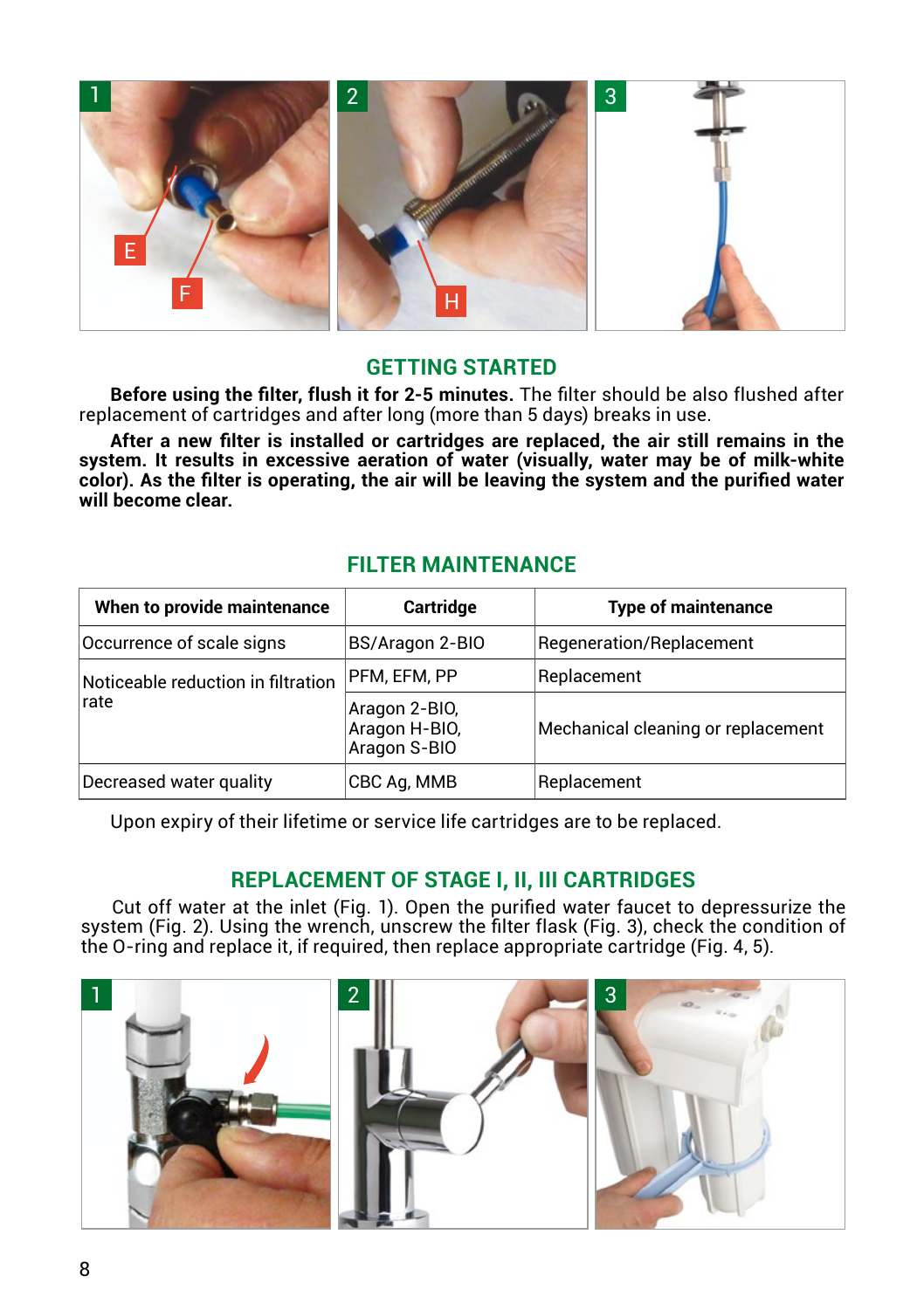It is recommended to apply silicone grease (do not confuse with sealant) or Vaseline on the O-ring before installing it next time.

Install the flask in its place and tighten with the wrench.

Check the system for tightness by opening water supply to the filter (Fig. 6). The system is ready for operation.



# **REPLACEMENT OF THE MINERALIZER FOR MODELS 311, 312**



Unscrew the flask using the supplied wrench and screw out the Aragon M-BIO cartridge.

Drain the water.

Using the wrench for the bottom plug, screw out the bottom plug from the Aragon cartridge (Fig. 1), remove the dispenser B (Ca).

When replacing the Aragon M-BIO cartridge, it is required to take the fitting piece "B" (Fig. 3) out of the waste cartridge and transfer it to a new one.

Remove the lid of a new dispenser, insert it (Fig. 2) with its opened side facing upwards. Screw in the bottom plug as far as it will go.

Reassemble the filter in reverse order and flush it for 2-5 minutes. The system is ready for operation.

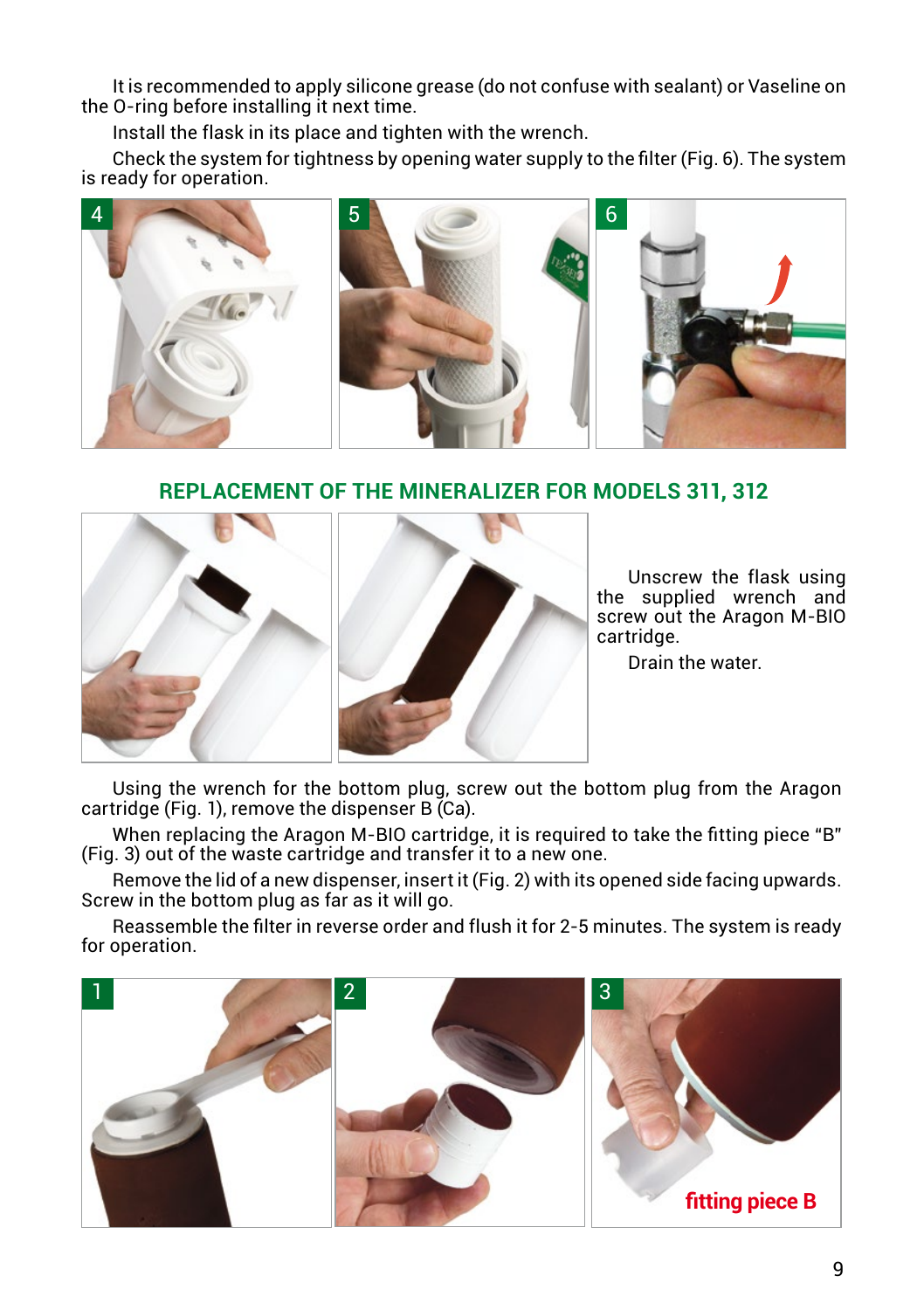# **CARTRIDGE CLEANING AND REGENERATION**

#### **Removing hardness salts from the BS cartridge**

Cut off water supply upstream of the filter and open the purified water faucet to depressurize the system.

Unscrew the flask with the supplied wrench.

Take the BS cartridge out of the body.

Unscrew the cartridge cap and transfer the cartridge content into a glass or plastic container of at least 2 l capacity.

Prepare 1 liter of saturated solution of cooking non-iodized salt (300 g of salt per 1 liter of water) and pour it over ion-exchange resin.

**Attention!** The solution may be bubbling due to air escaping from resin.

Mix up the container content and leave it for 1-2 hours agitating it from time to time.

Carefully drain the salt solution. Pour cold water over resin. Mix up, drain water. Repeat the operation two times more.

Transfer resin into the body and screw the cartridge cap.

Put the cartridge into the flask. If required, replace O-rings. It is recommended to apply silicone grease (do not confuse with sealant) or vaseline on the O-ring before installing it. Install the flask in its place in the filter and tighten with the wrench. Check the system for tightness by opening water supply to the filter. Flush the filter for 2-5 minutes.

The system is ready for operation.

**Attention!** When carrying out the regeneration, it is required to prevent washing solutions from contacting with eyes as it may cause pain. In case of contact, thoroughly wash your eyes with water!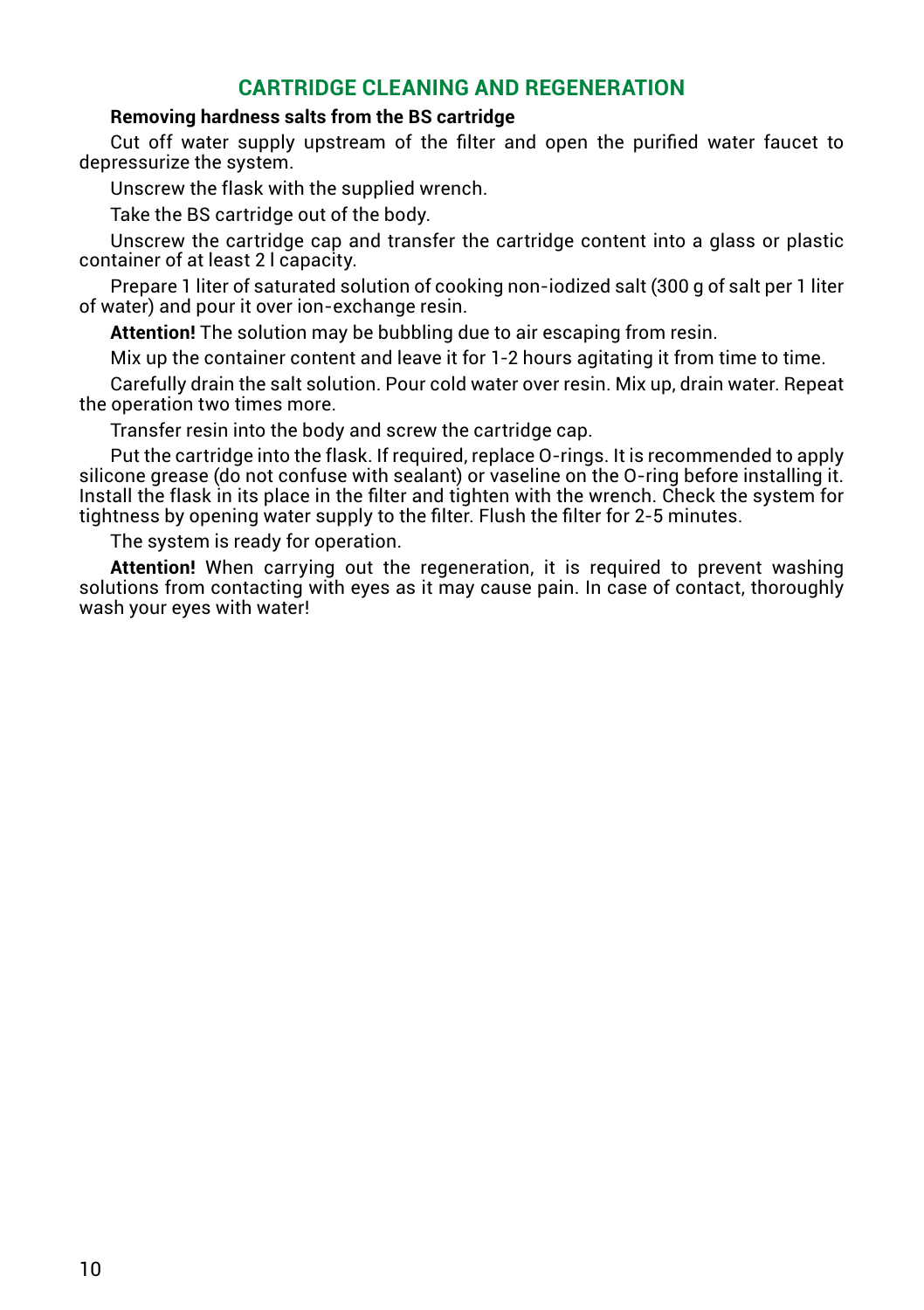# **STORAGE AND TRANSPORTATION CONDITIONS**

Prevent the filter and cartridges from being hit, dropped, exposed to negative temperatures and direct sunlight. The filters may be transported in any enclosed means of transportation (except for non-heated air plane compartments) according to the freight transport regulations applicable for given means of transportation.

The filters shall be stored packaged at a distance of at least 1 m from heating appliance. Avoid exposing to aerosols, aggressive and odorous substances.

The filter shall be disposed in accordance with the sanitary, environmental and other requirements established by the national standards in the field of environmental protection.

## **WARRANTY LIABILITIES**

The guaranteed service life of the filter is 3 years from the sales date. If the sales date and a stamp of the sales company are missing, the guaranteed service life is counted from the date of filter manufacture. The warranty does not apply to cartridges, which lifetime is given in the table on Page 4. When any factory defects are found in them, the cartridges may only be replaced against the warranty after they have been undergone the appraisal by the Aftersales Service representative.

The manufacturer disclaims the responsibility for the filter operation and for possible consequences in cases where:

- $\blacksquare$  the filter or its component parts have mechanical damages;
- requirements of these instructions for connection and operation were not met or original cartridges and components were not used;
- the service life of cartridges has expired;
- the filter was not used for the intended purpose (to treat hot or corrosive fluids).

The service life of the filter is 10 years. The maintenance and post-warranty service are provided by the manufacturer or their regional representatives.

The Aftersales Service guarantees the free correction of defects in filter connections and attachments, which have occurred through to the manufacturer's fault during filter installation, for a 6-month period.

**QUESTIONS CONCERNING THE WARRANTY MAINTENANCE SHOULD BE REFERRED TO:**

# **WARRANTY CARD**

Issuing date

**The trading organization shall fill**

Sale date

Stamp of a store